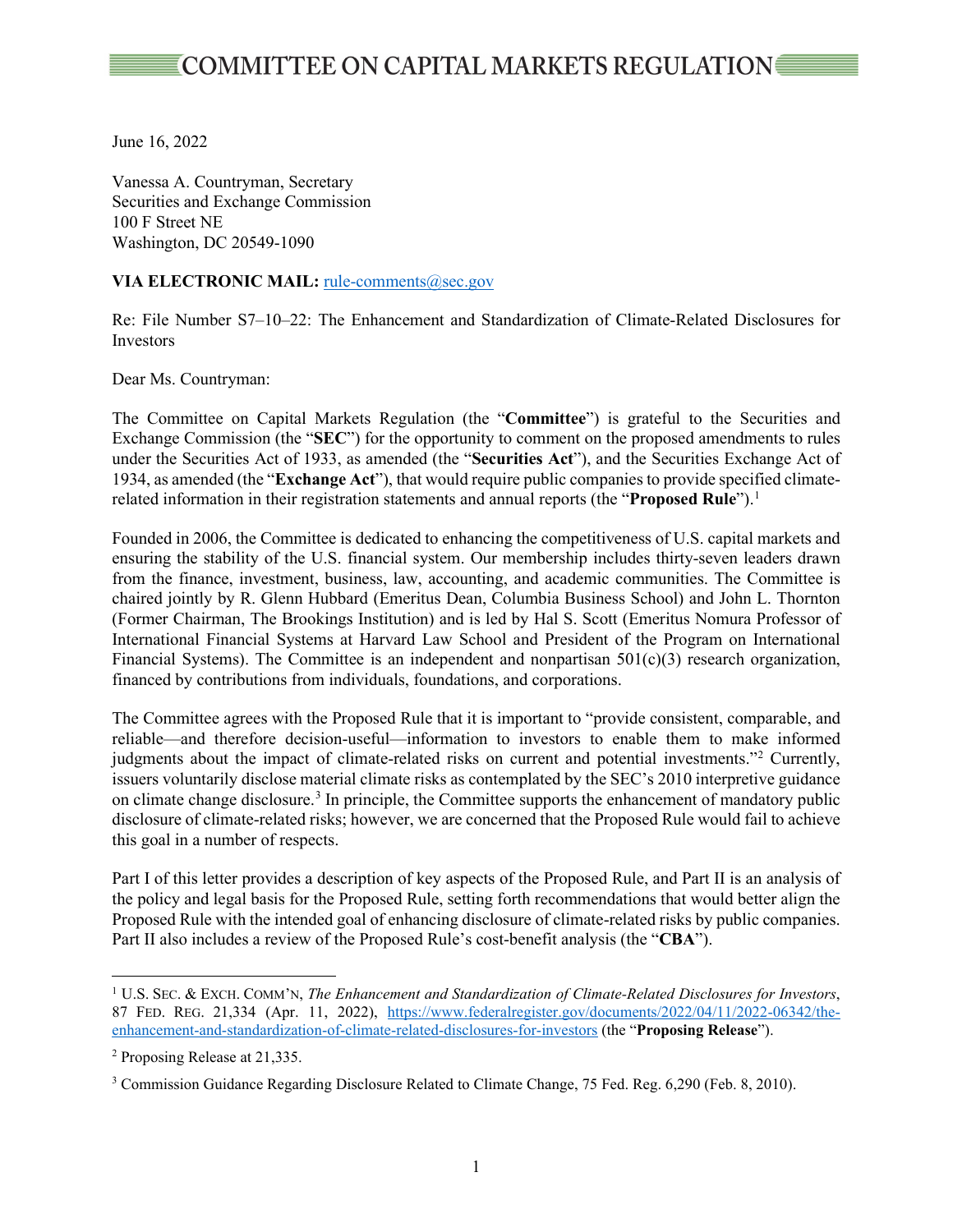# **1. SUMMARY OF THE PROPOSED RULE**

### **A. Structure of the Proposal**

The Proposed Rule would involve significant and complementary reforms of (i) Regulation S-K, requiring primarily qualitative and narrative disclosure of climate risk as well as certain emissions data, and (ii) Regulation S-X, requiring disclosure of metrics about climate risk in the footnotes to a registrant's audited financial statements. Registrants would be required to provide these climate-related disclosures both in their registration statements and annual reports under the Exchange Act.[4](#page-1-0) The Regulation S-K and S-X disclosures would be subject to liability under Exchange Act Section 18 as well as potential Section 11 liability if included in the registration statement.<sup>[5](#page-1-1)</sup>

#### *Adoption of TCFD Framework and GHG Protocol*

The contents of the proposed disclosures would be broadly modeled upon the recommendations of the Task Force on Climate-Related Financial Disclosures (the "**TCFD**") and the Greenhouse Gas Protocol (the "**GHG Protocol**"). The TCFD is a global privately developed climate-related reporting framework, and the GHG Protocol is described by the SEC as "a leading accounting and reporting standard for greenhouse gas emissions."<sup>[6](#page-1-2)</sup>

The TCFD is a task force that was established in 2015 at the initiative of the Financial Stability Board and that is composed of representatives of various industry sectors including both financial and non-financial companies, accounting and consulting firms, and credit rating agencies. [7](#page-1-3) In a 2017 report, the TCFD published recommendations as to the evaluation of climate-related risks over the short-, medium-, and longterm with respect to the financial condition of securities issuers. The TCFD framework covers "eleven disclosure topics related to four core themes that provide a structure for the assessment, management, and disclosure of climate-related financial risks: Governance, strategy, risk management, and metrics and targets.["8](#page-1-4)

The GHG Protocol, among other things, introduced the concept of the "scope" of emissions with respect to greenhouse gases ("**GHG**"). [9](#page-1-5) The three scopes of greenhouse gases under the GHG Protocol are as follows:

- "**Scope 1 emissions**" are direct GHG emissions that occur from sources owned or controlled by the company.
- "**Scope 2 emissions**" are those emissions primarily resulting from the generation of electricity purchased and consumed by the company.
- "**Scope 3 emissions**" are all other indirect emissions not accounted for in Scope 2 emissions.[10](#page-1-6)

<span id="page-1-3"></span> $^7$  *Id*.

<span id="page-1-4"></span><sup>8</sup> *Id*.

<span id="page-1-6"></span> $10 \, Id.$ 

<span id="page-1-0"></span><sup>4</sup> Proposing Release at 21,345.

<span id="page-1-1"></span><sup>5</sup> *Id*. at 21,411.

<span id="page-1-2"></span><sup>6</sup> *Id*. at 21,343.

<span id="page-1-5"></span><sup>9</sup> *Id*. at 21,344.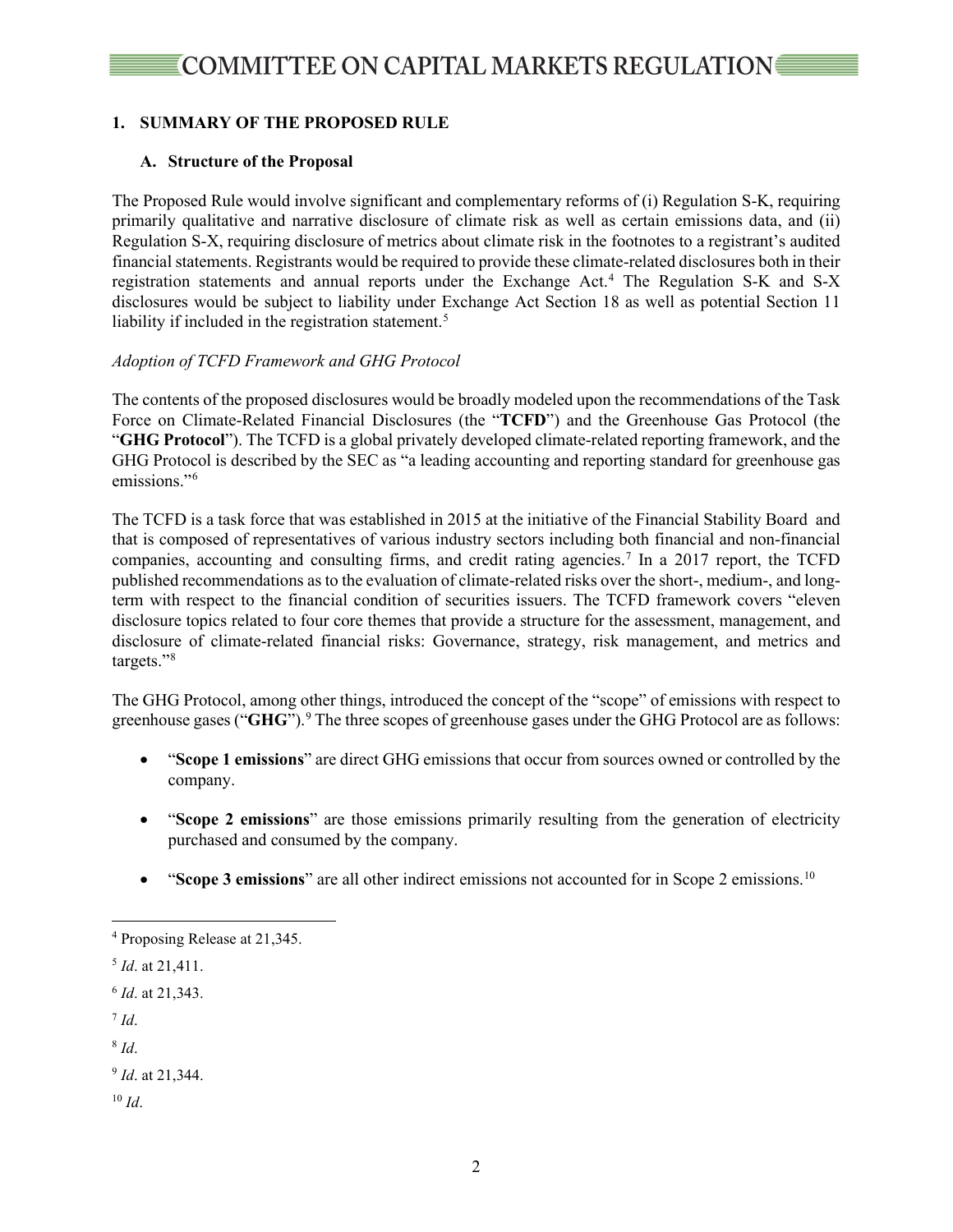### *Amendments to Regulation S-K*

The Proposed Rule would introduce a new subpart to Regulation S-K that, if adopted, would require disclosure of specified climate-related information, including "information about [the issuer's] climaterelated risks that are reasonably likely to have material impacts on its business or consolidated financial statements," as well as greenhouse gas ("**GHG**") "emissions metrics that could help investors assess those risks."[11](#page-2-0)

#### *Amendments to Regulation S-X*

Separately, the Proposed Rule would add a new article to Regulation S-X that would require the inclusion of certain climate-related metrics and related disclosures in the notes to a registrant's audited financial statements,<sup>[12](#page-2-1)</sup> including financial impact metrics, expenditure metrics, and financial estimates and assumptions.[13](#page-2-2) The proposed financial statement metrics would disaggregate climate-related effects on existing financial statement line items.<sup>[14](#page-2-3)</sup> As part of the registrant's financial statements, these metrics would be subject to audit by the issuer's independent registered public accounting firm and would be within the scope of the registrant's internal controls over financial reporting.<sup>[15](#page-2-4)</sup>

#### **B. Content & Form of Proposed Disclosure: Regulation S-K Amendments**

Consistent with the foregoing reliance on the TCFD recommendations and the GHG Protocol, the Proposed Rule's amendments to Regulation S-K would mandate disclosures on the following topics:

- The oversight and governance of climate-related risks by the registrant's board and management;
- How any climate-related risks identified by the registrant have had or are likely to have a material impact on its business and consolidated financial statements, which may manifest over the short-, medium-, or long-term;
- How any identified climate-related risks have affected or are likely to affect the registrant's strategy, business model, and outlook;
- The registrant's processes for identifying, assessing, and managing climate-related risks and whether any such processes are integrated into the registrant's overall risk management system or processes;
- The impact of climate-related events (severe weather events and other natural conditions as well as physical risks identified by the registrant) and "transition activities (including transition risks identified by the registrant)" on the line items of a registrant's consolidated financial statements and related expenditures, and disclosure of financial estimates and assumptions impacted by such climate-related events and transition activities – we note here that the Proposed Rule does not define the term "transition activities" or indicate whether it differs from "transition risks";

<span id="page-2-4"></span><sup>15</sup> *Id*.

<span id="page-2-0"></span><sup>11</sup> *Id*. at 21,345.

<span id="page-2-1"></span><sup>12</sup> *Id*.

<span id="page-2-2"></span><sup>13</sup> *Id.* at 21,347.

<span id="page-2-3"></span><sup>14</sup> *Id*. at 21,345.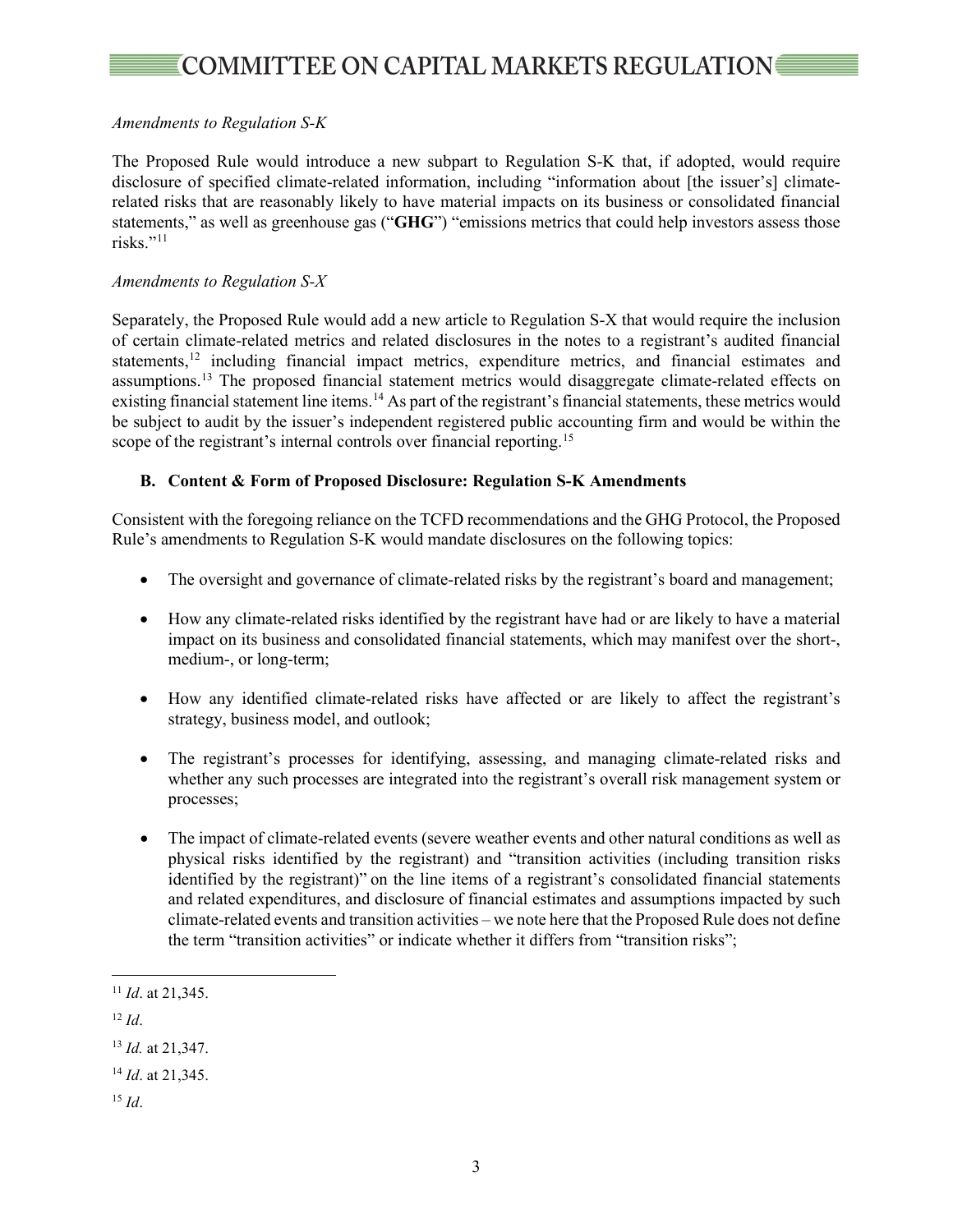- Scope 1 and Scope 2 GHG emissions metrics, separately disclosed, expressed:
	- o Both by disaggregated constituent greenhouse gases and in the aggregate, and
	- o In absolute and intensity terms;
- Scope 3 GHG emissions and intensity, if material, or if the registrant has set a GHG emissions reduction target or goal that includes its Scope 3 emissions; and
- The registrant's climate-related targets or goals, and transition plan, if any.<sup>[16](#page-3-0)</sup>

## *GHG Protocol Disclosures*

In addition to the foregoing qualitative disclosures required by the Proposed Rule, the proposed amendments to Regulation S-K also outline extensive GHG Protocol disclosures that would require a registrant to disclose its GHG emissions for its most recently completed fiscal year.[17](#page-3-1)

The required disclosures would be based upon the GHG Protocol definitions of Scope 1, 2, and 3 emissions.[18](#page-3-2) Under the proposal, all registrants must disclose their total Scope 1 and Scope 2 emissions separately, regardless of materiality. Registrants are required to disclose Scope 3 emissions to the extent that such emissions are material or if a registrant has established a GHG emissions reduction target or goal that includes Scope 3 emissions, except for certain smaller issuers ("**smaller reporting companies**"), which are exempt entirely from reporting Scope 3 emissions.<sup>[19](#page-3-3)</sup> Per the release, "consistent with the [SEC]'s definition of 'material' and Supreme Court precedent, a registrant would be required to disclose its Scope 3 emissions if there is a substantial likelihood that a reasonable investor would consider them important when making an investment or voting decision."<sup>[20](#page-3-4)</sup>

# **C. Content & Form of Proposed Disclosure: Regulation S-X Amendments**

Under the proposed amendments to Regulation S-X, where a registrant is required to submit audited financial statements as part of the relevant disclosure form, the Proposed Rule's amendments to Regulation S-X would further require disclosure "in a note to its financial statements certain disaggregated climaterelated financial statement metrics that are mainly derived from existing financial statement line items."[21](#page-3-5) These metrics would be further classified as "Financial Impact Metrics; Expenditure Metrics; and Financial Estimates and Assumptions"<sup>22</sup>:

• *Financial impact metrics* would include disclosure of *physical* risks associated with the "impact of severe weather events and other natural conditions, such as flooding, drought, wildfires, extreme temperatures, and sea level rise on any relevant line items in the registrant's consolidated financial

<span id="page-3-3"></span><sup>19</sup> *Id*.

<span id="page-3-6"></span><sup>22</sup> *Id*.

<span id="page-3-0"></span><sup>16</sup> *Id*. at 21,345.

<span id="page-3-1"></span><sup>17</sup> *Id*. at 21,373.

<span id="page-3-2"></span><sup>18</sup> *Id*. at 21,374.

<span id="page-3-4"></span><sup>20</sup> *Id*. at 21,378.

<span id="page-3-5"></span><sup>21</sup> *Id*. at 21,363.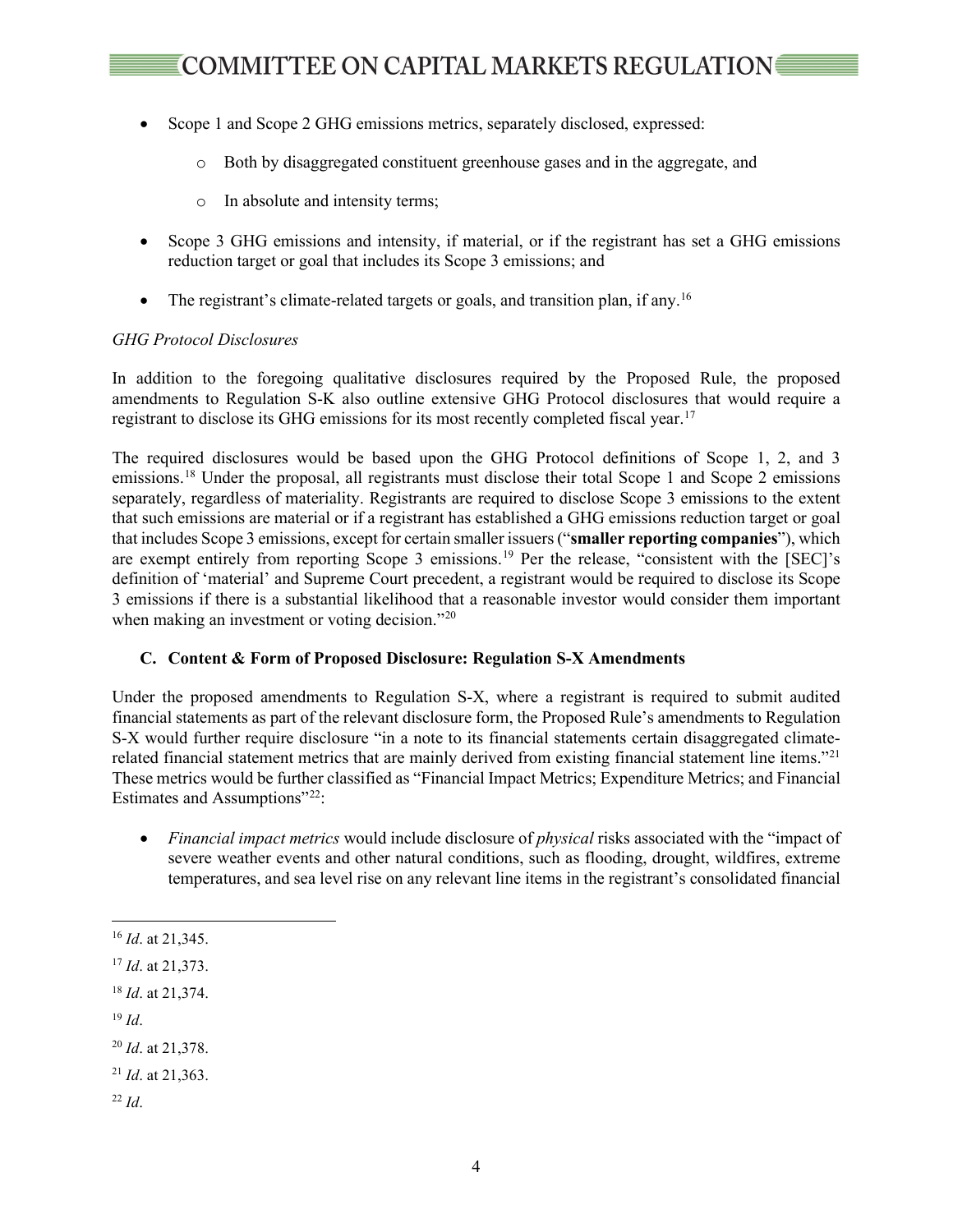# $\blacksquare$  COMMITTEE ON CAPITAL MARKETS REGULATION  $\blacksquare$

statements during the fiscal years presented."<sup>[23](#page-4-0)</sup> The proposed amendments to Regulation S-X would also require disclosure of *transition* risks discussing the "impact of any efforts to reduce GHG emissions or otherwise mitigate exposure to transition risks on any relevant line items in the registrant's consolidated financial statements during the fiscal years presented,"[24](#page-4-1) on a basis similar to physical risks.

- *Expenditure metrics* would be required on a similar basis to financial impact metrics. Under the proposed amendments, issuers would be required to disclose separately the aggregate amount of expenditure expensed and the aggregate amount of capitalized costs incurred during the fiscal years presented with respect to both physical risks and transition risks.<sup>[25](#page-4-2)</sup>
- *Financial estimates and assumptions* must be disclosed under the Proposed Rule, specifically with regard to whether "the estimates and assumptions the registrant used to produce the consolidated financial statements were impacted by exposures to risks and uncertainties associated with, or known impacts from" physical risks of climate change.<sup>[26](#page-4-3)</sup> A parallel requirement would apply to estimates and assumptions relating to transition risks. $27$

# **2. ANALYSIS OF THE PROPOSED RULE**

Section 2 analyzes the Proposed Rule from three perspectives. Subsection A assesses the Proposed Rule from the perspective of the core principles of disclosure policy. Subsection B recommends several specific changes to the Proposed Rule. Subsection C evaluates the Proposed Rule's CBA, finding that the CBA fails to substantiate certain purported benefits and to consider or quantify several principal costs of the proposals.

Shortcomings in the CBA are a serious concern because under the National Securities Markets Improvement Act of 1996, the SEC is required "to promote efficiency and capital formation in the financial markets," and "[w]henever . . . the [SEC] is engaged in rulemaking and is required to consider or determine whether an action is necessary or appropriate in the public interest, the [SEC] shall also consider, in addition to the protection of investors, whether the action will promote efficiency, competition, and capital formation.["28](#page-4-5)

The U.S. Court of Appeals for the District of Columbia Circuit (the "**D.C. Circuit**") has held that the statutory language of the Administrative Procedure Act (the "**APA**") imposes an obligation on the SEC to weigh the costs and benefits of proposed regulation, and to quantify those costs and benefits where possible.[29](#page-4-6) In Chamber of Commerce v. SEC (2005), the D.C. Circuit considered the validity of an SEC rule requiring that mutual fund boards be composed of no less than 75% independent directors and be chaired by an independent director. The court found that the proposed rule violated the APA because the

- <span id="page-4-2"></span><sup>25</sup> Proposed Rule 210.14-02(e) and (f).
- <span id="page-4-3"></span><sup>26</sup> Proposed Rule 210.14-02(g).
- <span id="page-4-4"></span><sup>27</sup> Proposed Rule 210.14-02(h).

<span id="page-4-5"></span> $28$  National Securities Markets Improvement Act of 1996, Pub. L. 104-290, 110 Stat. 3416 (codified as amended in scattered sections of 15 U.S.C.).

<span id="page-4-6"></span><sup>29</sup> *Chamber of Commerce v. SEC*, 412 F.3d 133, 144 (D.C. Cir. 2005); *see also* Paul Rose & Christopher Walker, *The Importance of Cost-Benefit Analysis in Financial Regulation*, CTR. FOR CAPITAL MKTS. COMPETITIVENESS 24–33 (2013), http://www.centerforcapitalmarkets.com/wp-content/uploads/2010/04/CBA-Report-3.10.13.pdf.

<span id="page-4-0"></span><sup>23</sup> Proposed Rule 210.14-02(c).

<span id="page-4-1"></span><sup>24</sup> Proposed Rule 210.14-02(d).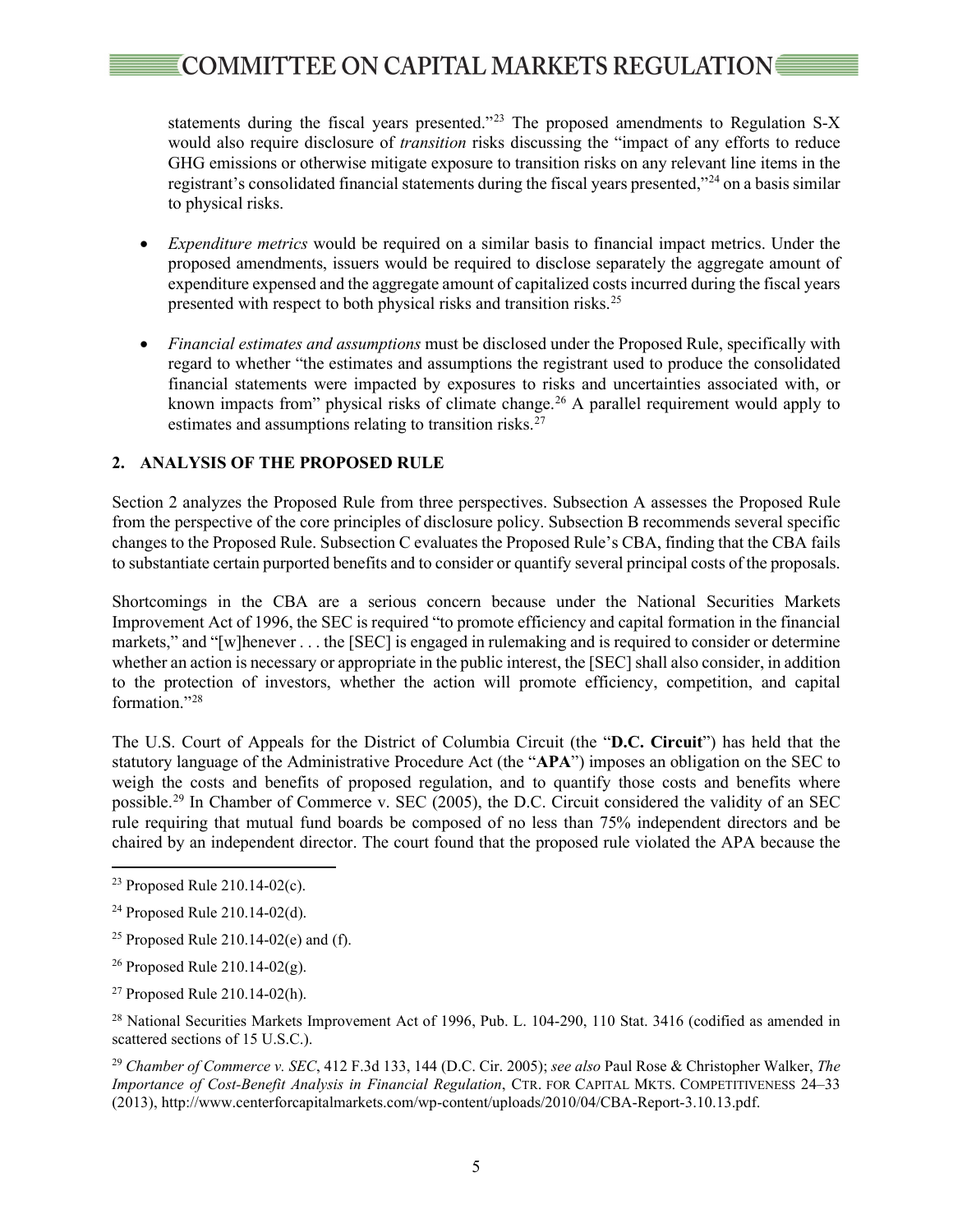# $\equiv$  COMMITTEE ON CAPITAL MARKETS REGULATION

SEC had failed to "adequately consider the costs mutual funds would incur in order to comply with the [proposed rule]"<sup>[30](#page-5-0)</sup> and rejected the SEC's contention that such costs were not practically quantifiable.<sup>[31](#page-5-1)</sup> Similarly, in Business Roundtable v. SEC (2011), the D.C. Circuit remanded an SEC rulemaking on shareholder proxy access due to inadequate economic analysis, including a failure to quantify the costs of the rulemaking[.32](#page-5-2) The court found that the SEC "inconsistently and opportunistically framed the costs and benefits of the rule" and "failed adequately to quantify the certain costs of its proposed rule or to explain why those costs could not be quantified."<sup>33</sup> For these and other reasons, the court found that the proposed rule violated the APA.

### **A. General Policy Analysis: Core Principles of Climate Disclosure Reform**

<span id="page-5-9"></span>The Committee believes that three core principles should inform any disclosure mandate with respect to climate-related risks:

#### **i. Climate-related disclosure requirements should be firmly grounded in the SEC's statutory authorities.**

As with any rule promulgated by the SEC—and particularly those that have not been specifically mandated by Congress, as in this case—the SEC must ensure that the disclosure requirements set forth in the Proposed Rule are firmly grounded in the SEC's statutory authorities and, particularly, the concept of "materiality." The Committee applauds the SEC for its frequent references both to traditional economic understandings of materiality throughout the proposing release as well as to leading Supreme Court precedent such as *Basic Inc. v. Levinson[34](#page-5-4)* and *TSC Industries, Inc. v. Northway, Inc.*[35](#page-5-5)

The SEC's regulations define "materiality" qualitatively as follows: "The term 'material,' when used to qualify a requirement for the furnishing of information as to any subject, limits the information required to those matters to which there is a substantial likelihood that a reasonable investor would attach importance in determining whether to buy or sell the securities registered."[36](#page-5-6) Further rules under the Securities Act and Exchange Act specify that "in addition to the information expressly required to be included in a registration statement, there shall be added such further material information, if any, as may be necessary to make the required statements, in the light of the circumstances under which they are made, not misleading."[37](#page-5-7)

Staff Accounting Bulletin 99 ("SAB 99")<sup>[38](#page-5-8)</sup> further clarified the SEC's traditional understanding of "materiality":

The omission or misstatement of an item in a financial report is material if, in the light of surrounding circumstances, the magnitude of the item is such that it is probable that the judgment

<span id="page-5-5"></span><sup>35</sup> 426 U. S. 438 (1977).

<span id="page-5-6"></span><sup>36</sup> 17 C.F.R. § 240.12b–2.

<span id="page-5-7"></span><sup>37</sup> 17 C.F.R. § 230.408(a); 17 CFR § 240.12b-20.

<span id="page-5-0"></span><sup>30</sup> *Chamber of Commerce*, 412 F.3d at 136.

<span id="page-5-1"></span><sup>31</sup> *Id*. at 143.

<span id="page-5-2"></span><sup>32</sup> *Bus. Roundtable v. SEC*, 647 F.3d, 1144 (D.C. Cir. 2011).

<span id="page-5-3"></span><sup>33</sup> *Id*. at 1148-49.

<span id="page-5-4"></span><sup>34</sup> 485 U.S. 224 (1988).

<span id="page-5-8"></span><sup>38</sup> SEC, Staff Accounting Bulletin 99 (Aug. 12, 1999)[, https://www.sec.gov/interps/account/sab99.htm#body4.](https://www.sec.gov/interps/account/sab99.htm#body4)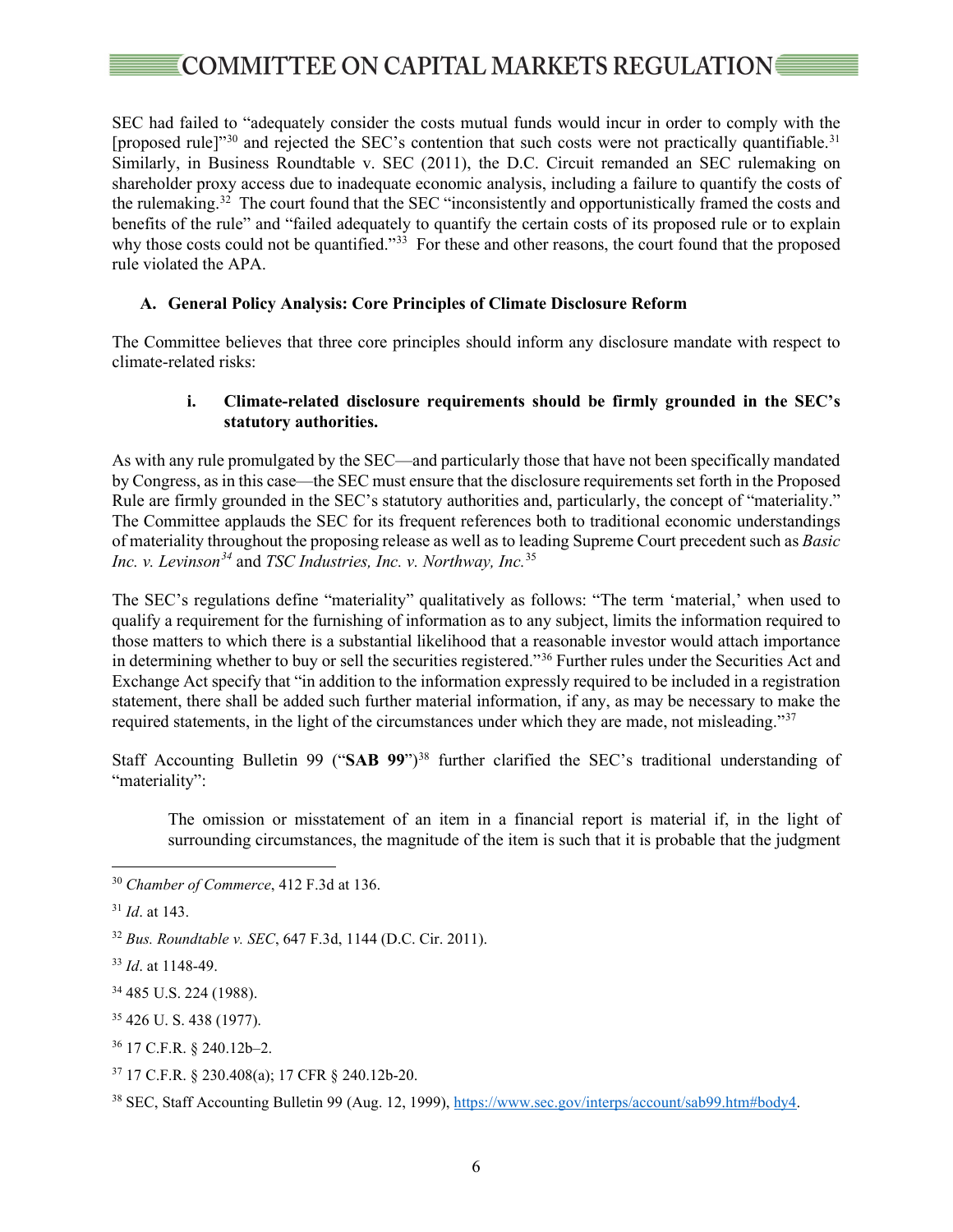of a reasonable person relying upon the report would have been changed or influenced by the inclusion or correction of the item.

This formulation in the accounting literature is in substance identical to the formulation used by the courts in interpreting the federal securities laws. The Supreme Court has held that a fact is material if there is  $-$ 

a substantial likelihood that the . . . fact would have been viewed by the reasonable investor as having significantly altered the "total mix" of information made available.

Under the governing principles, an assessment of materiality requires that one views the facts in the context of the 'surrounding circumstances,' as the accounting literature puts it, or the 'total mix' of information, in the words of the Supreme Court. In the context of a misstatement of a financial statement item, while the 'total mix' includes the size in numerical or percentage terms of the misstatement, it also includes the factual context in which the user of financial statements would view the financial statement item. The shorthand in the accounting and auditing literature for this analysis is that financial management and the auditor must consider both 'quantitative' and 'qualitative' factors in assessing an item's materiality. Court decisions, Commission rules and enforcement actions, and accounting and auditing literature have all considered 'qualitative' factors in various contexts.[39](#page-6-0)

Although the Committee believes that there are grounds to conclude that certain mandatory climate-related disclosures are justifiable on grounds of economic materiality, the SEC must ensure that the climate disclosures they require meet the statutory materiality test. Overly prescriptive or burdensome climate disclosure requirements could increase liability risk for public companies and make disclosures less useful to investors.

As Justice Thurgood Marshall famously observed, setting the materiality bar too low risks "bury[ing] the [investor] in an avalanche of trivial information—a result that is hardly conducive to informed decisionmaking."[40](#page-6-1) Whether in the context of materiality or compelled line-item disclosure, Justice Marshall's dictum should animate U.S. securities policy, whether in the context of traditional matters of corporation finance or climate-related disclosure.

It is essential that the SEC carefully assess the necessity of any disclosure mandate for fear of unintended consequences of well-meaning policy. Excessively burdensome disclosure may deter registrants from establishing climate targets or even going public in the United States in the first place. Any disclosure proposal must also be considered from the perspective of the potential for shareholder litigation and private rights of action. The litigation risks attendant on climate-related disclosure are particularly high given the nascent state of climate risk prediction and evaluation. Climate modeling is imperfect and changes rapidly as scientific techniques advance and observational data increase. Avoiding potential liability for a misstatement or omission of climate-related risk is a particularly acute challenge for registrants in complying with any climate-related disclosure proposal.

More fundamentally, disclosure mandates have multiplied significantly since 1934, leading many to conclude that investors are subject to the very "avalanche" of information about which Justice Marshall expressed concern. It is essential that any climate-related disclosure mandate focus on targeted, plain

<span id="page-6-0"></span><sup>39</sup> *Id*.

<span id="page-6-1"></span><sup>40</sup> *TSC Industries*, 426 U.S. at 448-9.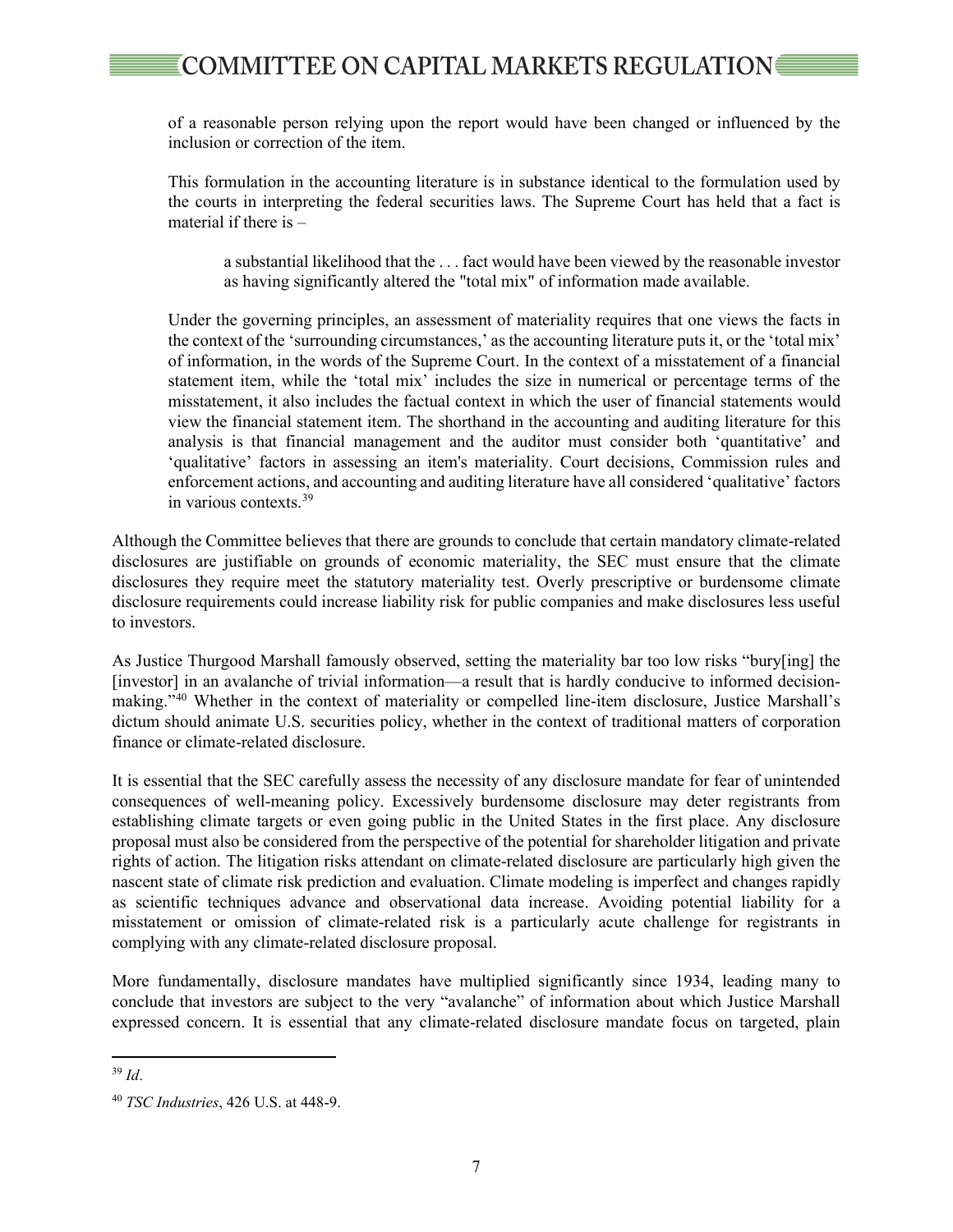English disclosures and quantitative data of precisely what the reasonable investor needs to know in order to make an investment decision.

## **ii. Climate-related disclosure requirements should reflect coordination among foreign and domestic regulatory agencies.**

Many jurisdictions throughout the developed world have adopted or plan to adopt climate-related disclosure standards under their respective securities law regimes. Moreover, other U.S. federal regulators—both prudential and market—are actively exploring the intersection of their respective regulatory remits with global climate change. While some differences between U.S. disclosure requirements and international standards are inevitable, owing to differing policy priorities, regulatory authority, the disclosure- vs. meritsbased regulatory regimes, and other factors, the Committee believes that it is essential that the SEC (i) ensure the interoperability of the Proposed Rule with substantially similar regulatory regimes of foreign regulators, and (ii) harmonize the Proposed Rule with climate-related requirements of its sister agencies in the United States (*e*.*g*., the Office of the Comptroller of the Currency and National Association of Insurance Commissioners, as discussed in Section [B.iii\)](#page-10-0).

## **iii. Climate-related disclosure reform should be subject to a robust and structured rulemaking process that provides for meaningful public input and applies rigorous cost-benefit analysis.**

The Committee is a firm believer that a robust, structured, and open regulatory process in keeping with the requirements of the Administrative Procedure  $Act^{41}$  best serves the American public. Given the magnitude of this rulemaking, alongside the many other important rulemaking initiatives in which the SEC is currently engaged, we commend the SEC for recognizing that the initial comment period, which potentially required comments to be returned within 30 days of the Proposed Rule's publication in the Federal Register, was inadequate, and for extending the comment period to June 17, 2022. We encourage the SEC to provide for comment periods beyond the statutory minimum with respect to similar proposals in the future. Rigorous and quantitative cost-benefit analysis that considers both the costs of mandated climate-related disclosure to both issuers *and* the investing public is also an essential part of this rulemaking. In Section C, the Committee sets forth its review of the SEC's economic analysis of the Proposed Rule.

# **B. Specific Recommendations**

The Committee believes that the following recommended amendments to the Proposed Rule would promote enhanced disclosure of climate-related risks.

## **i. Recommendation: Observe the limits of the SEC's historical understanding of its statutory authority with regard to "material" disclosure mandates**

The Proposed Rule should unify the approach to "materiality" across all required disclosures. For example, the proposed Regulation S-K disclosures would apply where a climate-related risk is "reasonably likely to have a material impact on its business, results of operations, or financial condition"—a very traditional economic understanding of materiality. Moreover, Scope 3 emissions are only required where material (or where otherwise covered by a registrant's GHG emissions reduction target or goal). By contrast, disclosure of Scope 1 and 2 emissions would be compelled as line-item disclosures irrespective of a registrant's materiality assessment. Consistent with the core principles articulated in Section [A.i](#page-5-9) above as well as Supreme Court precedent, the Committee has long favored rationalizing and simplifying the SEC's

<span id="page-7-0"></span><sup>41</sup> 5 U.S.C. § 500 *et seq*.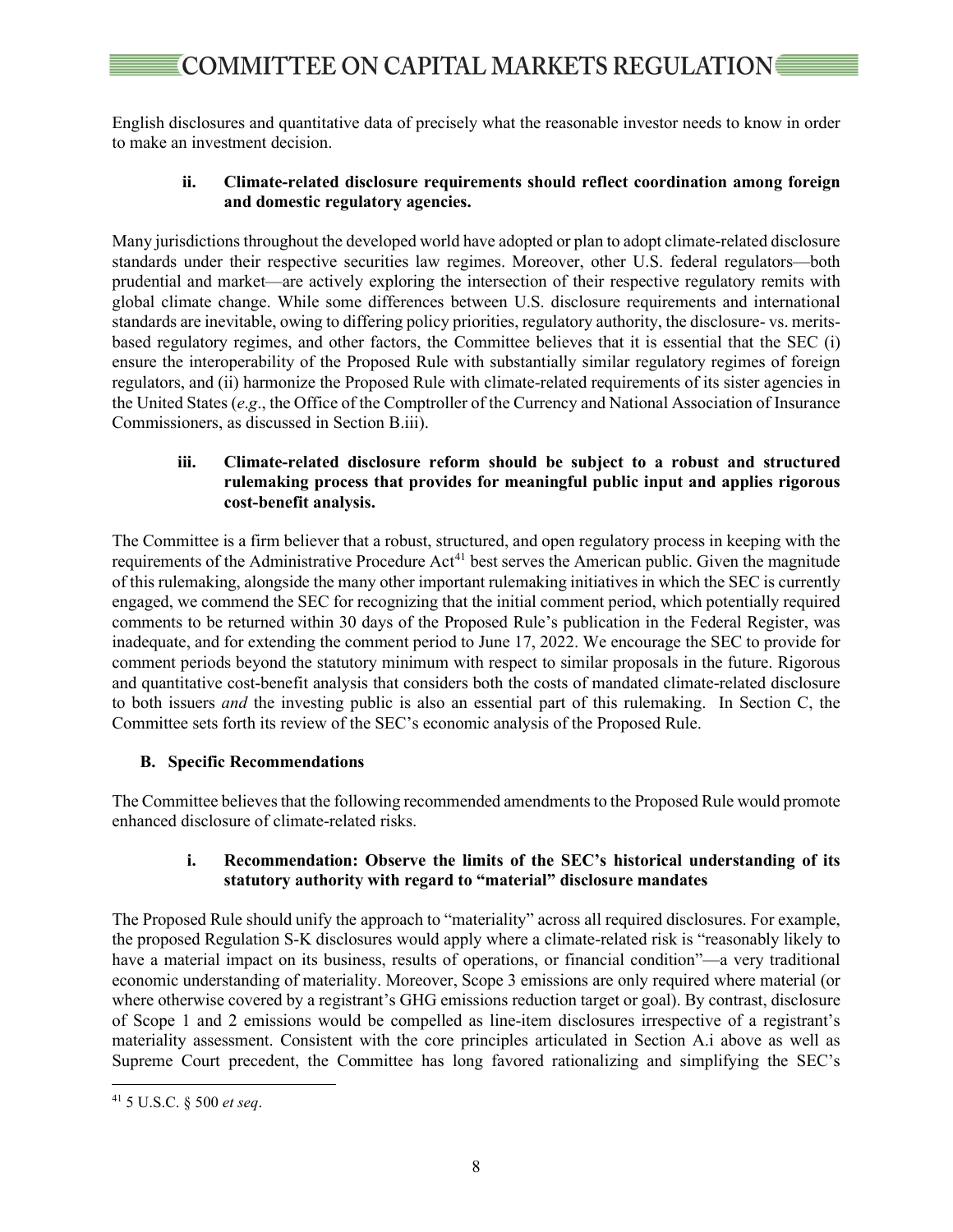approach to materiality<sup>[42](#page-8-0)</sup> and would strongly advocate for a unified approach in the Proposed Rule, whereby all mandated disclosures, including the disclosure of Scope 1 and 2 omissions, are subject to a standard economic materiality threshold.

### **ii. Recommendation: Enhance the quality of climate-related disclosures without dramatically increasing the liability risks of registrants**

a. Expand the Scope 3 liability safe harbor to cover all three scopes under the GHG Protocol and the Regulation S-X financial statement metrics

As the proposing release acknowledges at several points, disclosure standards and metrics for climaterelated risks are at a nascent stage and may be expected to evolve considerably in periods to come. In recognition of the limited reliability of climate-related data sources, the SEC included a safe harbor from securities liability for "fraudulent statements" in the Scope 3 context, observing that "it may be difficult to obtain activity data from suppliers and other third parties in a registrant's value chain, or to verify the accuracy of that information" and that "it may also be necessary to rely heavily on estimates and assumptions to generate Scope 3 emissions data."[43](#page-8-1) 

While these concerns are particularly acute with respect to Scope 3 emissions, the Committee believes that both registrants *and* the consumers of information related to climate-related risks would stand to benefit from the extension of this safe harbor to cover the Scope 1 and 2 disclosures and the Regulation S-X financial statement metrics as well, all of which are speculative data with limited reliability, at least at present. To the extent that there are legal barriers to extending the liability safe harbor to disclosures under Regulation S-X, then such disclosures should be made under Regulation S-K.

The Committee believes that there is a strong basis for believing that the extension of this safe harbor would, in fact, yield better disclosure. For example, the existing statutory safe harbors for forward-looking statements under the Securities Act and Exchange Act<sup>[44](#page-8-2)</sup> have successfully encouraged registrants to make disclosures about future risks and opportunities that such registrants would otherwise refrain from making due to liability concerns. During the first several years post-adoption of the Proposed Rule, it is to be expected that registrants and investors will both require time to acclimatize to the new disclosure regime. Sheltering issuers from the potential for costly private litigation and liability risk is likely to promote more comprehensive and forthcoming disclosures, serving the interests of the investing public and registrants alike.

# b. Remove the disclosure requirement for Scope 3 emissions

As observed above, the proposed GHG Protocol disclosure requirements and the Regulation S-X financial statement metrics present considerable operational challenges to registrants from the perspective of data collection and reliability, assessment of materiality, and estimation of effects on a registrant's business, financial condition, and results of operations. This issue is particularly acute in the case of Scope 3 emissions data, which are so speculative and inconsistent as risking to be of little use to public investors at the present time. Indeed, for many registrants, Scope 3 emissions may simultaneously be the most

<span id="page-8-0"></span><sup>42</sup> *See*, *e*.*g*., COMMITTEE ON CAPITAL MARKETS REGULATION, *Interim Report of the Committee on Capital Markets Regulation* (Nov. 2006), [https://www.capmktsreg.org/wp-content/uploads/2018/10/Interim-Report-of-the-](https://www.capmktsreg.org/wp-content/uploads/2018/10/Interim-Report-of-the-Committee-on-Capital-Markets-Regulation.pdf)[Committee-on-Capital-Markets-Regulation.pdf.](https://www.capmktsreg.org/wp-content/uploads/2018/10/Interim-Report-of-the-Committee-on-Capital-Markets-Regulation.pdf)

<span id="page-8-1"></span><sup>43</sup> 87 Fed. Reg. at 21,390.

<span id="page-8-2"></span><sup>44</sup> *See* 15 U.S.C. § 77z–2; 15 U.S.C. § 78u–5.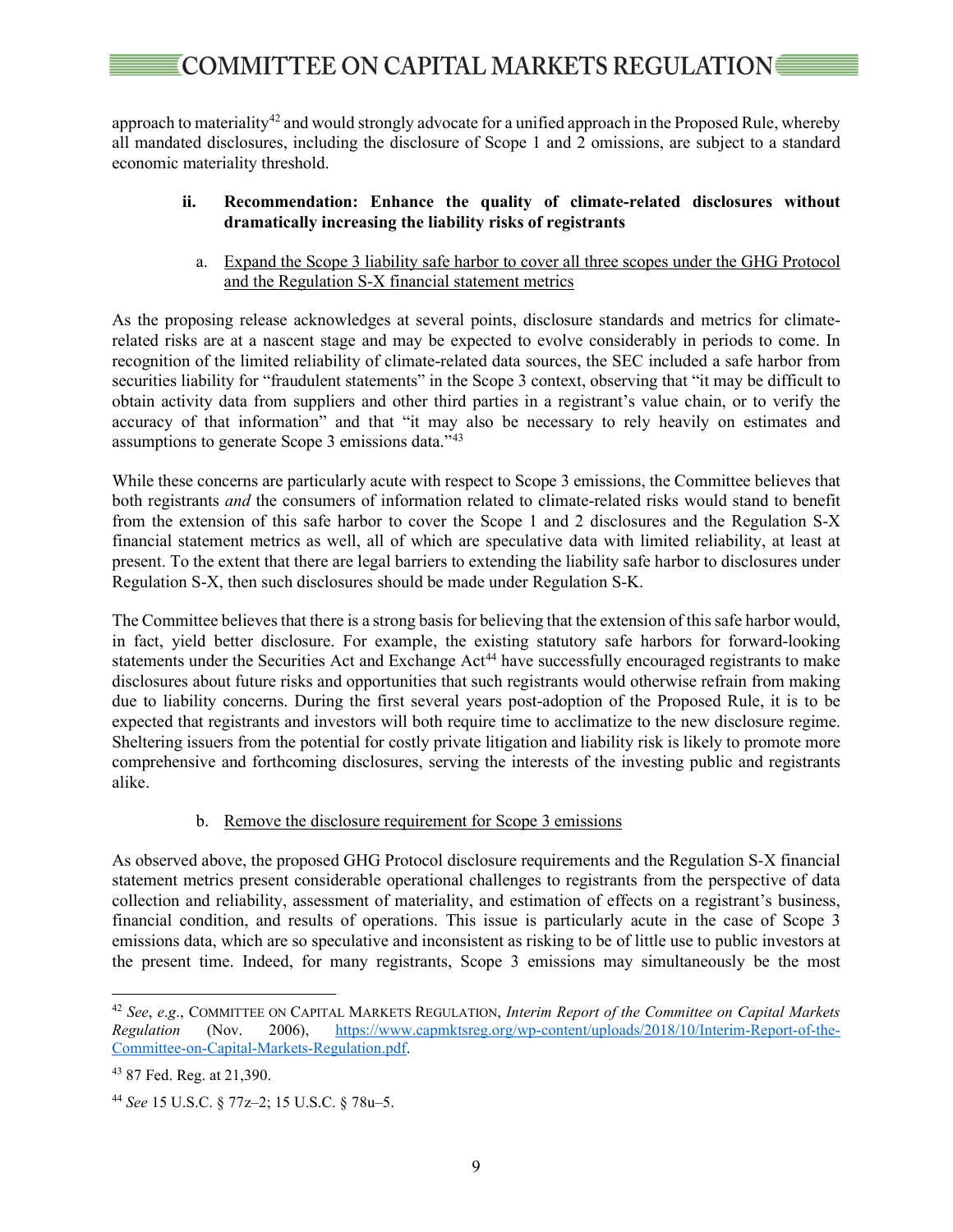# $\equiv$  COMMITTEE ON CAPITAL MARKETS REGULATION

significant measure of their emissions as well as the most difficult data to collect and summarize. Relatedly, although the Proposed Rule appears to assume that Scope 3 emissions can be material merely because investors currently seek their disclosure, significant Scope 3 emissions do not automatically represent a *transition risk* that is *material* to any given issuer. Given the reliability and materiality concerns as to Scope 3 data, the Committee recommends that the Proposed Rule be amended so as not to include a specific requirement to disclose Scope 3 data.

#### c. Potential Alternative: Annual Climate Reports Furnished to the SEC

Under the Exchange Act, reports or other information "filed" with the SEC are subject to enhanced liability under Section 18 of the Exchange Act and, if included in or incorporated by reference into a registration statement, liability under Section 11 of the Securities Act.<sup>[45](#page-9-0)</sup> By contrast, reports or other information "furnished" to the SEC are subject to the general securities fraud protections of Section 10(b) of the Exchange Act.<sup>46</sup> By treating climate-related disclosures as "filed" rather than "furnished,"<sup>[47](#page-9-2)</sup> the Proposed Rule risks chilling disclosure that would otherwise be forthcoming but for liability concerns.

As noted in the proposing release, firms already face substantial investor pressure to disclose climate-related information.[48](#page-9-3) Therefore, an alternative way to promote *consistent* disclosure without dramatically increasing *liability* risk would be to move the proposed disclosures from existing reports "filed" with the SEC (e.g., Forms S-1, 10-K, and 10-Q) into separate climate reports "furnished" to the SEC.

In examining whether to deem climate-related disclosures "furnished" or "filed," the proposing release states that "we agree with those commenters who indicated that the treatment of climate-related disclosures as filed could help promote the accuracy and reliability of such disclosures for the benefit of investors."[49](#page-9-4) The proposing release notes elsewhere that "reduced liability in general may lead to the applicable disclosures being perceived as less reliable by investors, which could have adverse effects on registrants' stock liquidity or costs of capital."[50](#page-9-5) However, the proposing release does not cite, and the Committee is not aware of, evidence of systematic inaccuracy in information currently permitted to be furnished rather than filed, such as Item 2.02 (Results of Operations and Financial Condition) or Item 7.01 (Regulation FD Disclosure).<sup>[51](#page-9-6)</sup>

By moving climate-related disclosure requirements into separate "furnished" climate reports, the SEC could address other important concerns with the Proposed Rule (in addition to liability). First, enhanced climaterelated disclosures necessarily increase compliance costs for issuers and investors.[52](#page-9-7) Since climate-related disclosures generally reflect long-term considerations less likely to fluctuate on a quarterly basis, issuers could furnish climate reports annually (rather than quarterly) on a timeline reasonably aligned with

<span id="page-9-0"></span><sup>45</sup> *Id*. at 21,411.

<span id="page-9-1"></span><sup>46</sup> MORRISON & FOERSTER LLP, *Frequently Asked Questions about Form 8-K*, 8 (2017), [https://media2.mofo.com/documents/faq-form-8-k.pdf.](https://media2.mofo.com/documents/faq-form-8-k.pdf)

<span id="page-9-2"></span><sup>47</sup> *Id*. at 21,411.

<span id="page-9-3"></span><sup>48</sup> Proposing Release at 21,448.

<span id="page-9-4"></span><sup>49</sup> Proposing Release at 21,411.

<span id="page-9-5"></span><sup>50</sup> Proposing Release at 21,449.

<span id="page-9-6"></span><sup>51</sup> *See* U.S. SEC. & EXCH. COMM'N, *Form 8-K*, 2 (accessed May 2022)[, https://www.sec.gov/files/form8-k.pdf.](https://www.sec.gov/files/form8-k.pdf) 

<span id="page-9-7"></span><sup>52</sup> Proposing Release at 21,439.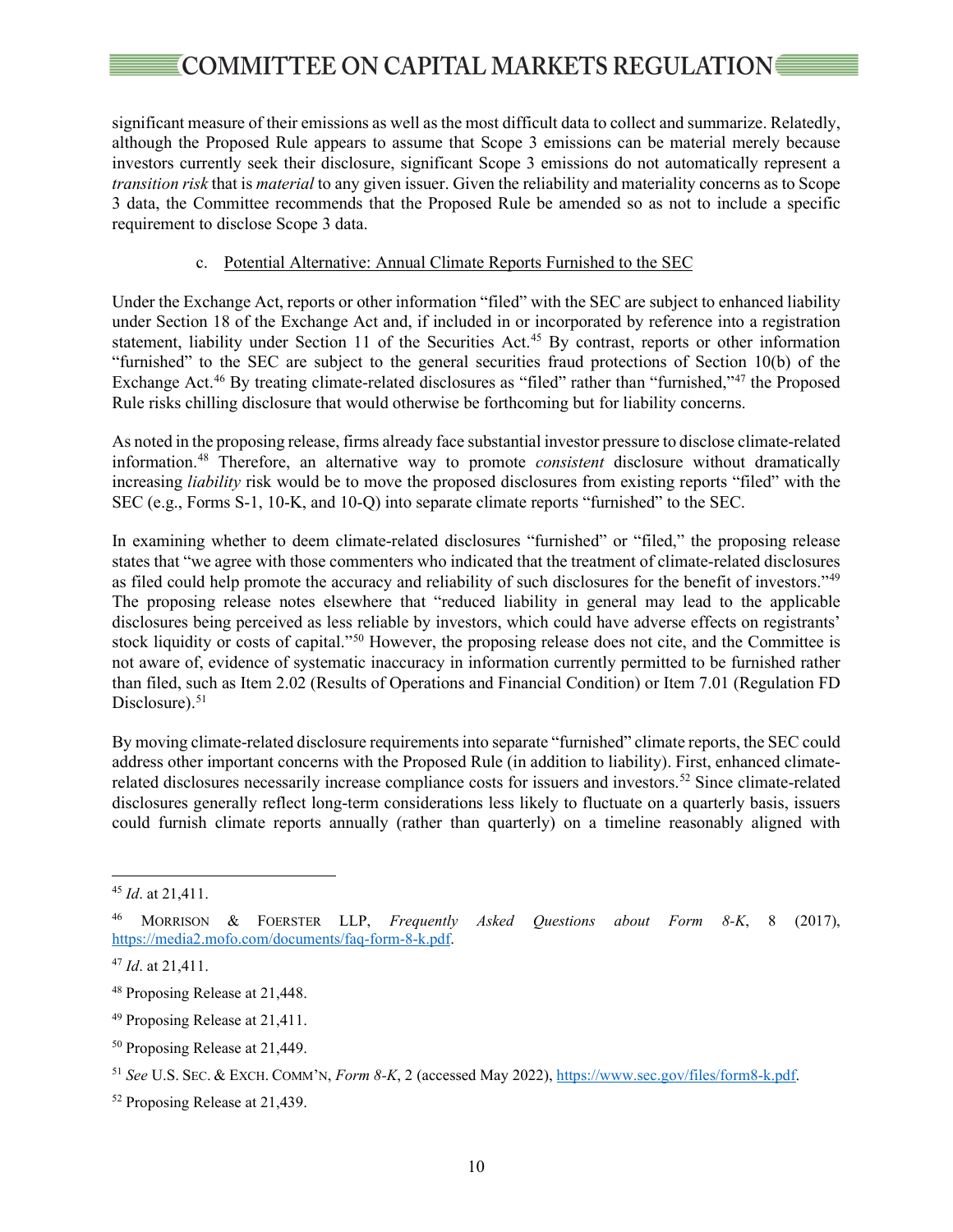shareholder meetings.<sup>53</sup> Second, as noted above, the Proposed Rule raises questions concerning which disclosures are genuinely material to which issuers. With separate furnished climate reports, issuers could disclose information more freely, and to the extent specific disclosures meet the traditional definition of "materiality," then issuers could expressly incorporate those line items by reference into filed reports.<sup>54</sup>

# <span id="page-10-0"></span>**iii. Recommendation: Coordinate more closely with major international standards and other domestic regulators**

a. The Proposed Rule is only "modeled in part" on the TCFD framework, which may reduce consistency with foreign disclosure standards that are based on the TCFD framework

Per the proposing release, part of the SEC's motivation in adopting the TCFD and GHG Protocol frameworks is that these initiatives share "concepts and a vocabulary that are commonly used by companies when providing climate-related disclosures in their sustainability or related reports."<sup>[55](#page-10-3)</sup> From the standpoint of harmonization and interoperability with the disclosure requirements of foreign regulators, pegging the Proposed Rule to well-known and commonly adopted international standards is a sensible and, in theory, cost-efficient approach to climate-related disclosure mandates.

While the SEC describes the Proposed Rule as "modeled in part on the TCFD's recommendations,"<sup>56</sup> the Committee is concerned that the introduction of potential gaps between the Proposed Rule and the TCFD framework will *increase* complexity rather than reduce it. While the Proposed Rule is plainly informed by the TCFD framework, the two are not precisely identical, thus raising the specter of increasing deviation from international standards over time. In general, where the TCFD framework calls for a particular disclosure, the Proposed Rule exceeds the TCFD framework in its prescriptiveness and granularity. For example, where the TCFD framework suggests a general discussion of a corporate board's oversight of climate-related risks and opportunities, the Proposed Rule further specifies that such discussion must include:

(i) the identity of any board members or board committee responsible for the oversight of climaterelated risks;

(ii) whether any member of the board of directors has expertise in climate-related risks, with disclosure in such detail as necessary to fully describe the nature of the expertise;

(iii) the processes by which the board of directors or board committee discusses climate-related risks, including how the board is informed about climate-related risks, and the frequency of such discussion;

(iv) whether and how the board of directors or board committee considers climate-related risks as part of its business strategy, risk management, and financial oversight; and

<span id="page-10-1"></span><sup>53</sup> *See* BLACKROCK, *Letter to the U.S. Sec. & Exch. Comm'n re: Request for Input on Climate Change Disclosure*, 6 (June 11, 2021)[, https://www.sec.gov/comments/climate-disclosure/cll12-8906794-244146.pdf.](https://www.sec.gov/comments/climate-disclosure/cll12-8906794-244146.pdf)

<span id="page-10-2"></span><sup>54</sup> *See, e.g.*, 17 C.F.R. § 240.12b-23.

<span id="page-10-3"></span><sup>55</sup> Proposing Release at 21,343.

<span id="page-10-4"></span><sup>56</sup> *Id*. at 21,343.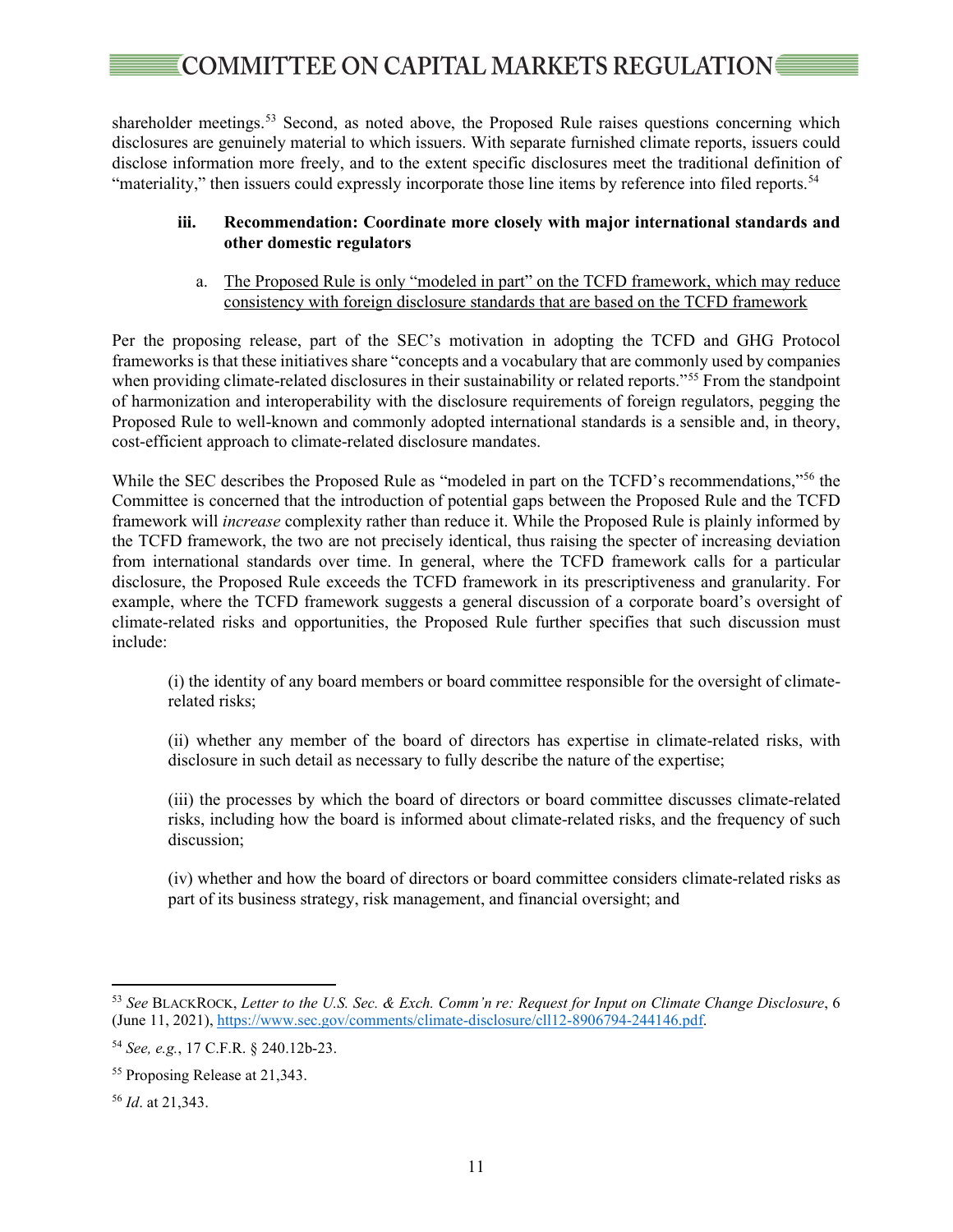(v) whether and how the board of directors sets climate-related targets or goals, and how it oversees progress against those targets or goals, including the establishment of any interim targets or goals.<sup>[57](#page-11-0)</sup>

Similarly prescriptive requirements in excess of what the TCFD would require exist for topics such as climate-related strategy, risk management, and metrics and targets. For example, whereas the TCFD recommends that organizations describe the targets they use to manage climate-related risks and opportunities and their performance against those targets, the Proposed Rule specifies that in describing its climate-related targets, the disclosing firm must indicate the unit of measurement, the specific time horizon for achievement of the target, the baseline period against which progress will be tracked, as well as interim targets.[58](#page-11-1) Whereas the TCFD recommends generally that organizations describe the climate-related risks and opportunities to which they are subject, the Proposed Rule requires that the discussion of climaterelated risks specify, among other things, the location of properties subject to physical risk, including their  $ZIP$  code.<sup>[59](#page-11-2)</sup>

It is essential that registrants operating and issuing securities in multiple securities markets worldwide not be subjected to the whipsaw of inconsistent disclosure standards. In consequence, the Committee would strongly advise that the SEC coordinate its rulemaking activity in this area with the leading global securities regulators to minimize unnecessary burdensome deviations from the TCFD framework.

#### b. The SEC should coordinate the Proposed Rule's requirements with the policy initiatives of the U.S. federal banking regulators and state insurance regulators

On April 8, 2022—far in advance of any possible implementation of the Proposed Rule—the National Association of Insurance Commissioners ("**NAIC**") adopted a new standard for disclosure of climate-related risks by insurance companies.<sup>[60](#page-11-3)</sup> In late 2021 and early 2022, the Office of the Comptroller of the Currency ("**OCC**") solicited public comment on the general subject of managing climate-related financial risks at large banks<sup>61</sup> and, consistent with its general policy of maintaining secrecy around stress tests conducted by systemically important financial institutions, does not require disclosure of the results of climate-related stress tests and sensitivity analyses. As these two examples evidence, the SEC's sister regulatory agencies at both the state and U.S. federal level have evinced interest in the general question of climate-related risk at their respective regulated entities. Pursuit of common public policy goals without due coordination by U.S. regulatory agencies risks introducing conflicting or duplicative disclosure requirements. The Proposed Rule's discussion of "Duplicative, Overlapping, or Conflicting Federal Rules" concludes without discussion that the proposed rules do not duplicate or conflict with other existing federal rules.[62](#page-11-5) The Proposed Rule acknowledges that a large subset of insurance firms are required to disclose their climate-related risk assessment and strategy via the NAIC Climate Risk Disclosure Survey and

<span id="page-11-0"></span><sup>&</sup>lt;sup>57</sup> Proposed Rule 229.1501(a)(1)(i) – (v).

<span id="page-11-1"></span><sup>58</sup> Proposing Release at 21,406.

<span id="page-11-2"></span><sup>59</sup> Proposing Release at 21,350.

<span id="page-11-3"></span><sup>60</sup> NATIONAL ASSOCIATION OF INSURANCE COMMISSIONERS, *U.S. Insurance Commissioners Endorse Internationally Recognized Climate Risk Disclosure Standard for Insurance Companies* (Apr. 8, 2022), [https://content.naic.org/article/us-insurance-commissioners-endorse-internationally-recognized-climate-risk](https://content.naic.org/article/us-insurance-commissioners-endorse-internationally-recognized-climate-risk-disclosure-standard)[disclosure-standard.](https://content.naic.org/article/us-insurance-commissioners-endorse-internationally-recognized-climate-risk-disclosure-standard)

<span id="page-11-4"></span><sup>61</sup> OFFICE OF THE COMPTROLLER OF THE CURRENCY, *OCC Seeks Feedback on Principles for Climate-Related Financial Risk Management for Large Banks* (Dec. 16, 2021), [https://www.occ.treas.gov/news-issuances/news](https://www.occ.treas.gov/news-issuances/news-releases/2021/nr-occ-2021-138.html)[releases/2021/nr-occ-2021-138.html.](https://www.occ.treas.gov/news-issuances/news-releases/2021/nr-occ-2021-138.html)

<span id="page-11-5"></span><sup>62</sup> *See* Proposing Release at 21,463.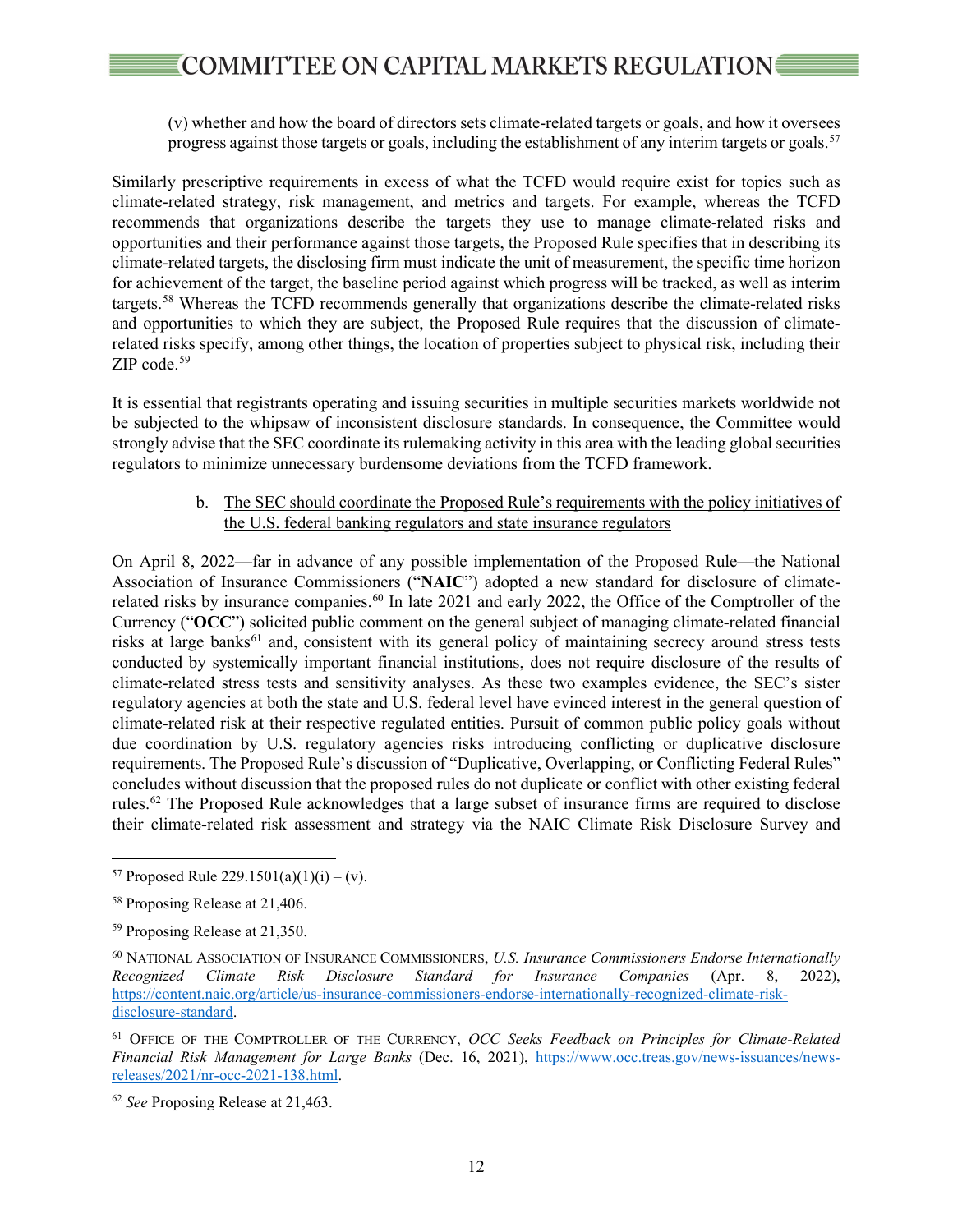suggests that this pre-existing requirement will ease compliance with the Proposed Rule on the basis that both the NAIC guidance and the Proposed Rule are based on the TCFD recommendation.<sup>[63](#page-12-0)</sup> However as noted above, there are substantive distinctions between the Proposed Rule and the TCFD recommendations. The discussion does not address whether those distinctions may result in conflicting or redundant requirements. The Proposed Rule also acknowledges the OCC's request for feedback on the identification and management of climate-related risks, but similarly does not discuss how the Proposed Rule might interact or conflict with the OCC's policy of not requiring the disclosure of the result of climate-related stress tests and sensitivity analyses.<sup>[64](#page-12-1)</sup> The Committee strongly encourages the SEC to coordinate its adoption of the Proposed Rule with other relevant agencies and to describe the extent of that coordination as well as analyze the degree of overlap or inconsistency with other regulatory regimes in the final rule release.

## **iv. Recommendation: Separate the Proposed Rule into several rules rather than promulgate it as a single omnibus rulemaking**

The Proposed Rule would establish an important new disclosure regime intended to serve the interests of the investing public for decades to come, as governments and registrants grapple with the issue of global climate change. The Committee would urge caution in this endeavor, all the while supporting the SEC's policy objectives. An incremental process that builds the new disclosure regime from constituent rulemakings, each individually considered and refined, would likely result in a more comprehensive, informative, and efficient disclosure regime than one adopted all at once in a single rulemaking.

For example, the SEC could issue rules relating to disclosures of Scopes 1 and 2 *only*, as these emissions data are less subject to uncertainty than is the case with Scope 3, as discussed elsewhere in this letter. The Scope 1 and 2 disclosures should be subject to a liability safe harbor similar to what is currently proposed with regard to Scope 3, at least for a transitional period as reporting of these emissions data is regularized and standardized across the securities markets, both in the United States and abroad. Furthermore, a separate rulemaking addressing the particular concerns raised by financial statement disclosure would also be warranted, and any eventual adoption should be subject to a similar safe harbor and other protections from private rights of action liability.

# **C. CBA Analysis**

The Proposed Rule's CBA fails to substantiate or properly define several of its purported benefits and fails to consider or quantify several important costs. Subsections (i) through (vi) below review these shortcomings in further detail.

# **i. The CBA does not consider evidence showing that the Proposed Rule would impose significant costs on investors and companies.**

The CBA cites Grewal et al. (2017) for the proposition that increased mandatory ESG disclosure is "associated with aggregate stock price movement" and that this is an indication that investors place value on additional mandatory climate disclosures.<sup>[65](#page-12-2)</sup> However, this study concluded that the imposition of such

<span id="page-12-0"></span><sup>63</sup> *See id*. at 21,443.

<span id="page-12-1"></span><sup>64</sup> *See id.* at 21,446.

<span id="page-12-2"></span><sup>65</sup> *See* Proposing Release at 21,429.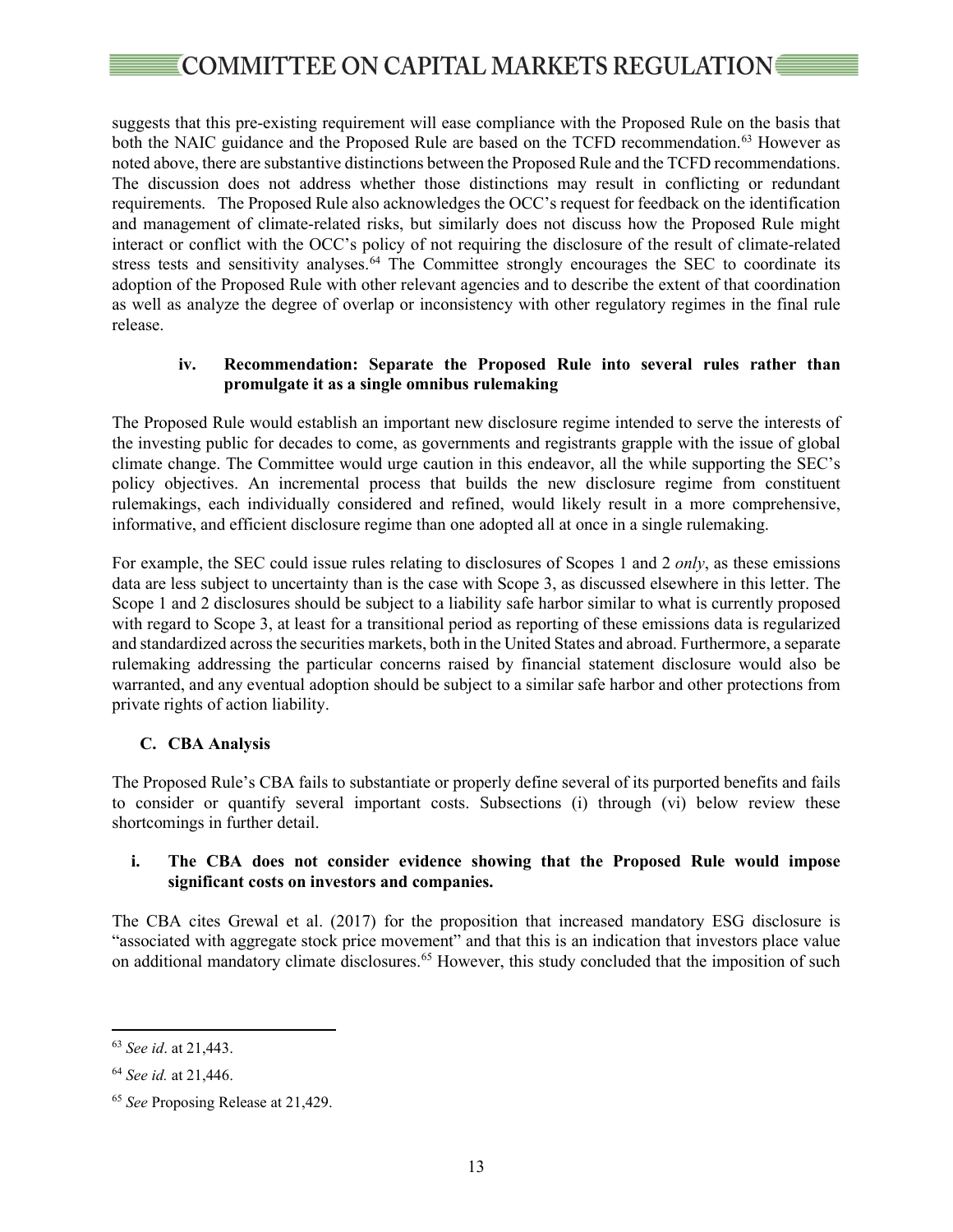# $\equiv$  COMMITTEE ON CAPITAL MARKETS REGULATION $\equiv$

a disclosure regime produced "on average [a] negative market reaction."[66](#page-13-0) The CBA ignores this conclusion. Moreover, Grewal (2017) also finds that mandatory disclosure requirements for climate risk are costly and potentially unnecessary. For example, according to Grewal (2017), "prior to the mandate…firms are making optimal disclosure decisions" and "*costs exceed[] benefits* for firms affected by the disclosure regulation."[67](#page-13-1) The CBA ignores these crucial findings of the Grewal study.

The CBA also cites Jouvenot (2019) as evidence for the relevance of climate-related information to investors. However, the CBA omits that the paper concludes that firms responding to a law mandating GHG disclosure experienced "costly operational adjustments that negatively affect their operating performance after the regulation takes effect" and a median shareholder value reduction of approximately £50 million.<sup>[68](#page-13-2)</sup> The CBA does not contend with the question of whether these financial costs outweigh the Proposed Rule's purported benefits. Indeed, the CBA's discussion of the costs of the Proposed Rule is focused primarily on direct administrative costs to filers. The analysis of the broader costs of the Proposed Rule to capital markets more generally, which could very likely be much greater than the direct compliance costs, is significantly lacking in consideration of empirical evidence compared to the corresponding discussion of benefits.

There is evidence of the potential for costs additional to those noted in the studies above. For example, certain shareholders might support a voluntary disclosure by a firm of GHG emissions that would reduce firm value, as evidenced by Jouvenot (2019). Other shareholders that in contrast seek only maximization of firm value may well not support this disclosure. Imposing a requirement that this information be disclosed would preempt the ability of these competing constituencies to reach an agreement through the means of a shareholder vote or other contractual measures, the general effectiveness of which is well attested.[69](#page-13-3) This is a risk that the CBA does not consider.

### **ii. The CBA does not demonstrate a failure of the existing materiality standard or a relative advantage of the Proposed Rule's approach in ensuring that relevant risks are disclosed.**

As the SEC noted in its 2010 interpretive release, if the issuer expects a climate-related risk, including indirect financial effects of climate change, to have a material effect on its business, the issuer is required to disclose that information.<sup>[70](#page-13-4)</sup> The CBA does not demonstrate that the existing standard of materiality has systematically failed to identify climate-related information relevant to a firm's value or that the Proposed Rule is a relatively more efficient method of producing such information. Empirical evidence indicates that a consistent materiality standard is generally effective in identifying decision relevant information for investors, and that an overabundance of information can reduce the quality of investors' decision making.<sup>[71](#page-13-5)</sup>

<span id="page-13-0"></span><sup>66</sup> Jody Grewal et al., *Market Reaction to Mandatory Nonfinancial Disclosure* 65(7) MGMT. SCI. 3061 (2017) https://papers.ssrn.com/sol3/papers.cfm?abstract\_id=265771

<span id="page-13-1"></span><sup>67</sup> *Id.* at 3.

<span id="page-13-2"></span><sup>68</sup> Valentin Jouvenot & Philipp Krueger, *Mandatory Corporate Carbon Disclosure: Evidence from a Natural Experiment* (2019) https://papers.ssrn.com/sol3/papers.cfm?abstract\_id=3434490.

<span id="page-13-3"></span> $69$  See, e.g., Roberta Romano, Less is more: Making institutional investor activism a valuable mechanism of corporate governance YALE J. OF REG. (2001), https://openyls.law.yale.edu/handle/20.500.13051/7997.

<span id="page-13-4"></span><sup>70</sup> Commission Guidance Regarding Disclosure Related to Climate Change, Release No. 33-9106 (Feb. 2, 2010) [75 FR 6290 (Feb. 8, 2010)], [https://www.sec.gov/rules/interp/2010/33-9106.pdf.](https://www.sec.gov/rules/interp/2010/33-9106.pdf)

<span id="page-13-5"></span><sup>71</sup> *See, e.g.*, Troy A. Paredes, *Blinded by the Light: Information Overload and its Consequences for Securities Regulation* 81 WASH. U. L. Q. 417 (2003); Aasmund Eilifsen et al., *The Importance of Quantifying Uncertainty: Examining the Effects of Sensitivity Analysis and Audit Materiality Disclosures on Investors' Judgments and*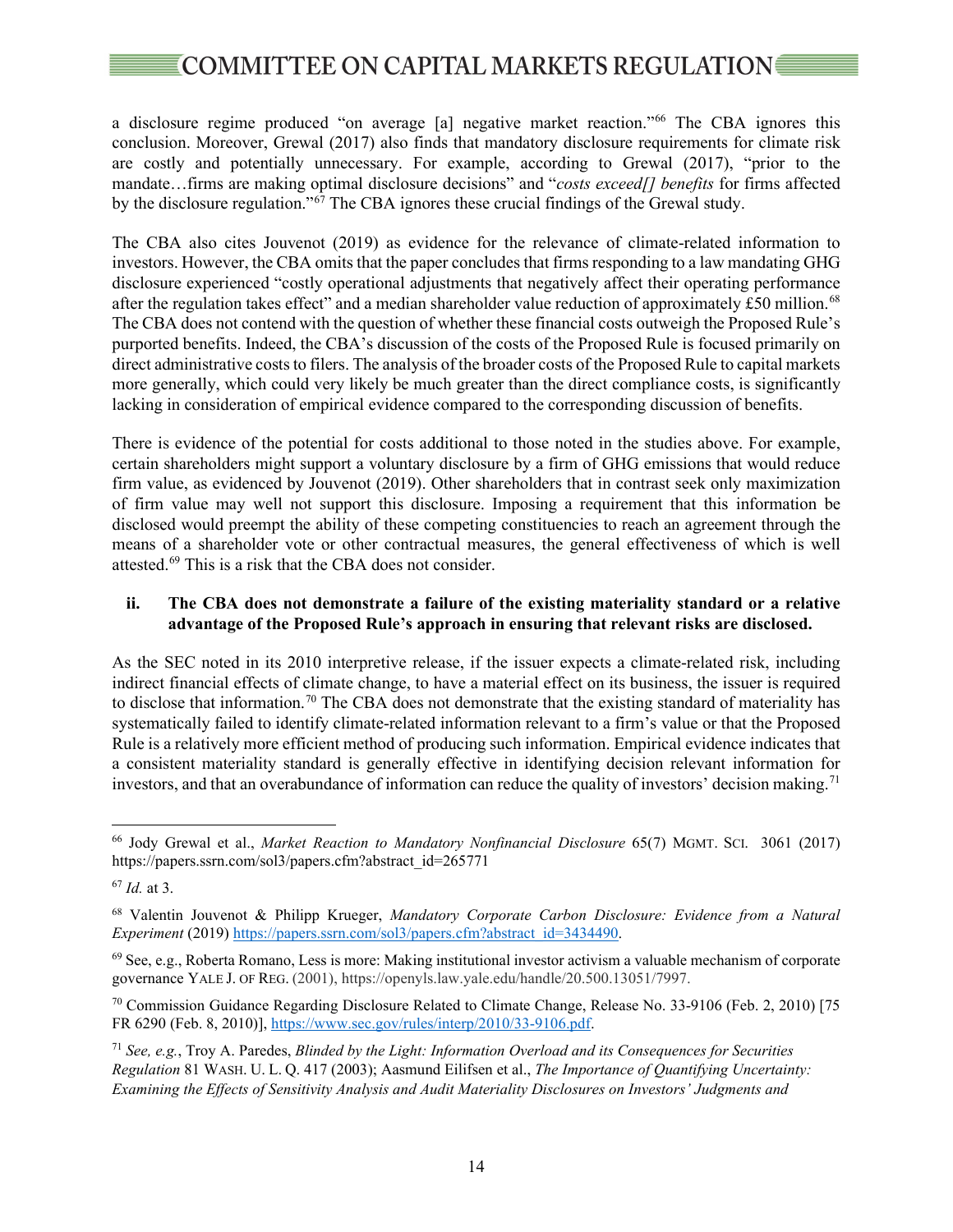The CBA also does not consider the risk that requiring the disclosure of certain information (such as Scope 1 and 2 emissions) regardless of materiality may make it more difficult for investors to judge whether a disclosure reflects a genuinely material risk to the firm.<sup>72</sup>

#### **iii. The CBA does not adequately consider the relative costs and benefit of an alternative that focuses on industries for which climate risk is most relevant.**

The relevance of climate risk varies greatly across industries. Indeed, the Proposed Rule acknowledges that issuers in industries where climate risk and environmental policies are more relevant already provide more disclosure of such information[.73](#page-14-1)

The CBA however does not consider alternatives that would instead focus on certain industries, such as the fossil fuel industry, where the benefits of standardized mandatory disclosures may be greater, and the costs lesser, while imposing less burdensome requirements on, or indeed exempting, firms in other industries such as social media, where climate-related risks are likely less relevant. Firms in the former category will likely have greater expertise in measuring GHG emissions and assessing climate risks, and thus face lower compliance costs, compared to firms in the latter category. There is also clearly a stronger relationship between climate-related risks and what constitutes a material risk to an investor (a factor that directly implicates the SEC's core mandate) for firms in the former category compared to the latter. The CBA does not consider the net cost-benefit differentials of the Proposed Rule for differing industries, or whether such differences warrant an alternative proposal that applies only to industries where the cost-benefit trade-off is demonstrably favorable.

In addition, the CBA is generally based on the view that standardized disclosure requirements are beneficial for investors. The Proposed Rule's requirement that all firms disclose a standardized set of physical and financial metrics and address a standard set of topics, such as the adoption of climate-related targets or action plans, is thus presented as a *per se* benefit for investors. However, the papers that the Proposed Rule cites, such as Frenyo (1992) and Einhorn (2013), in support of a broad disclosure mandate focus on the standardized disclosure of traditional financial information, like profitability, that is comparable across all types of firms.[74](#page-14-2) The CBA does not consider whether investors can effectively assess the relevance of differences in environmental policies across different types of firms and industries as they can with standardized financial metrics such as EBITDA.

In addition, the CBA fails to consider adequately the possibility that the assessment of climate risk is already being performed by other agents such as sophisticated investors, credit rating agencies, insurance companies, or creditors, particularly with respect to firms for which climate risk is less relevant. By imposing a broad disclosure mandate on all firms, the Proposed Rule may create a market inefficiency by creating duplicative compliance costs.

<span id="page-14-0"></span>*Decisions* (2017)[, https://papers.ssrn.com/sol3/papers.cfm?abstract\\_id=3358581;](https://papers.ssrn.com/sol3/papers.cfm?abstract_id=3358581) Dirk Beerbaum, *Disclosure overload – a literature review* (2016), https://papers.ssrn.com/sol3/papers.cfm?abstract\_id=2669135.

<span id="page-14-1"></span><sup>72</sup> See id.

<span id="page-14-2"></span><sup>73</sup> *See id.* at 21,424.

<sup>74</sup> *See, e.g.*, *id.* at Note 811, citing Frenyo & Tse (1992), and at Note 814, citing Einhorn & Ziv (2012).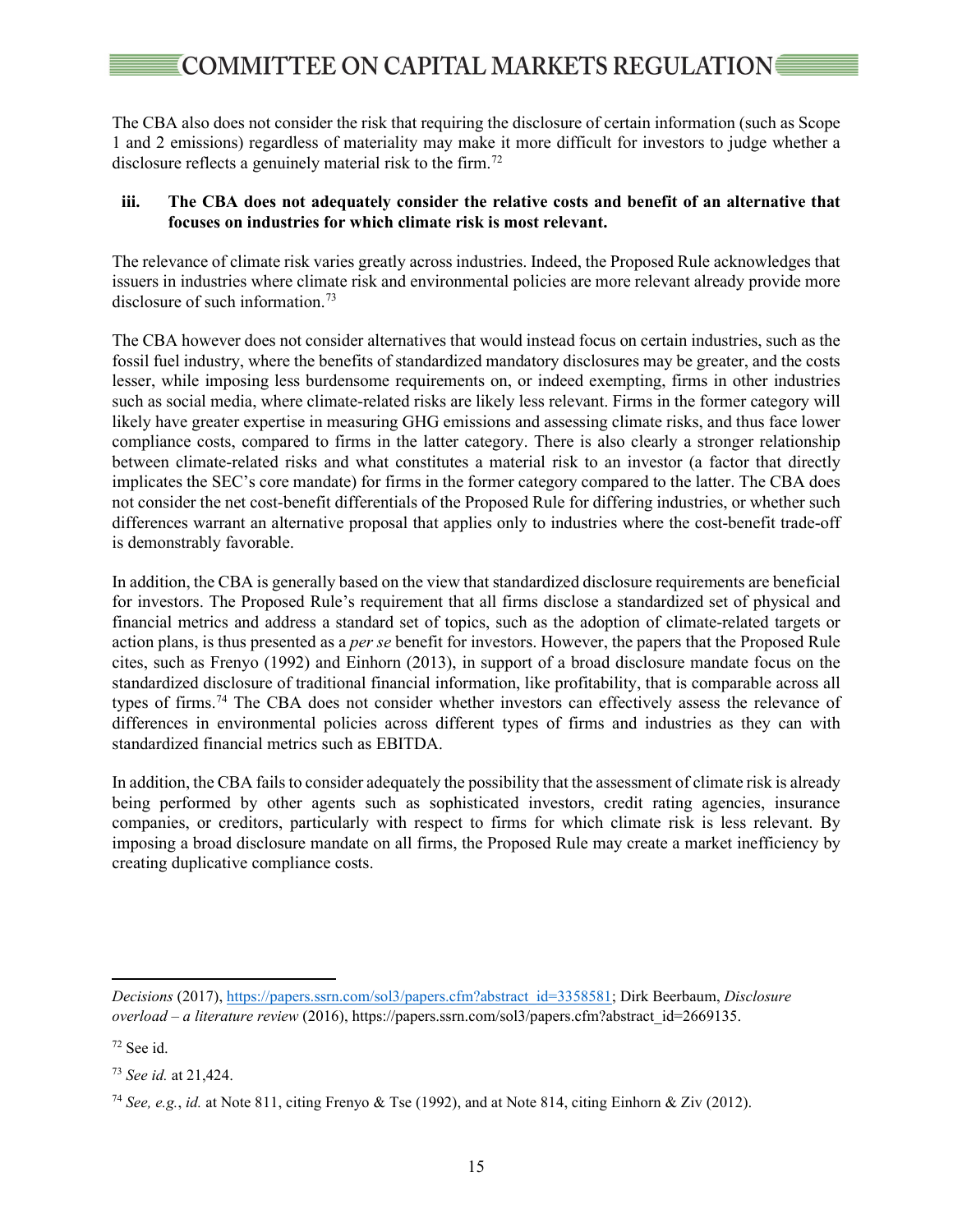#### **iv. The value of Scope 3 reporting to investors is questionable, and the CBA likely underestimates its costs.**

The CBA indicates that the reporting of Scope 3 emissions might help investors gain a "more complete picture of the transition risks to which a registrant may be exposed."[75](#page-15-0) However there are significant questions as to whether Scope 3 emissions can be reliably calculated with sufficient consistency to serve as a valuable indicator for investors. For example, the CBA does not address the arguments of Kaplan & Ramanna (2021) that the difficulty of tracking Scope 3 emissions from multiple suppliers and customers makes it a "virtual impossibility" for companies to estimate Scope 3 numbers reliably,<sup>[76](#page-15-1)</sup> and that the imprecision of the Scope 3 methodology will "open the door to bias and manipulation.["77](#page-15-2) These authors also point out that the Scope 3 reporting concept requires multiple issuers to estimate and report emissions from the same activity, which is inefficient and duplicative, and "an obvious defect in any accounting system."[78](#page-15-3)

The CBA's analysis of the potential costs of the Scope 3 reporting requirement is based on a single PCAF survey that asked 13 financial institutions to estimate the cost of estimating their "financed emissions", which is a measurement specific to financial institutions, and is moreover only one component of Scope 3 emissions for such institutions, and is therefore very likely an underestimate of the actual costs to be incurred by issuers generally in making these estimates.<sup>[79](#page-15-4)</sup> The cost estimates reported in the survey are also limited to the issuer's direct internal and external expenses in producing a Scope 3 estimate. There is no consideration of the risk of indirect costs, including to the capital markets because of the lack of precision and consistency inherent in the calculation of Scope 3 emissions. The CBA thus potentially underestimates the costs of the Scope 3 reporting requirement to a significant degree.

#### **v. The CBA fails to consider the costs to climate-related innovation.**

The Proposed Rule requires firms to disclose information about their strategies for dealing with climate risks, including climate-related targets and goals, transition plans, and financial assumptions. The CBA acknowledges the possibility that the disclosure of such information may place firms at a "competitive disadvantage."[80](#page-15-5) However it does not consider the possibility that the Proposed Rule could result in less climate-related innovation, since any potentially cost-saving measures that a firm develops in pursuit of its climate goals will need to be disclosed to competitors and thus firms may be less likely to invest in climaterelated innovation.

<span id="page-15-3"></span><span id="page-15-2"></span><sup>77</sup> *Id.*

<span id="page-15-4"></span><sup>78</sup> Id.

<span id="page-15-1"></span><sup>75</sup> *Id*. at 21,378.

<sup>76</sup> Robert S. Kaplan & Karthik Ramanna, *Accounting for Climate Change* (Nov./Dec. 2021), [https://hbr.org/2021/11/accounting-for-climate-change.](https://hbr.org/2021/11/accounting-for-climate-change) ("The difficulty of tracking emissions from multiple suppliers and customers across multiple value chains makes it virtually impossible for a company to reliably estimate its Scope 3 numbers.")

<span id="page-15-5"></span><sup>79</sup> Proposing Release at 21,442.

<span id="page-15-0"></span><sup>80</sup> *See id.* at 21,444.